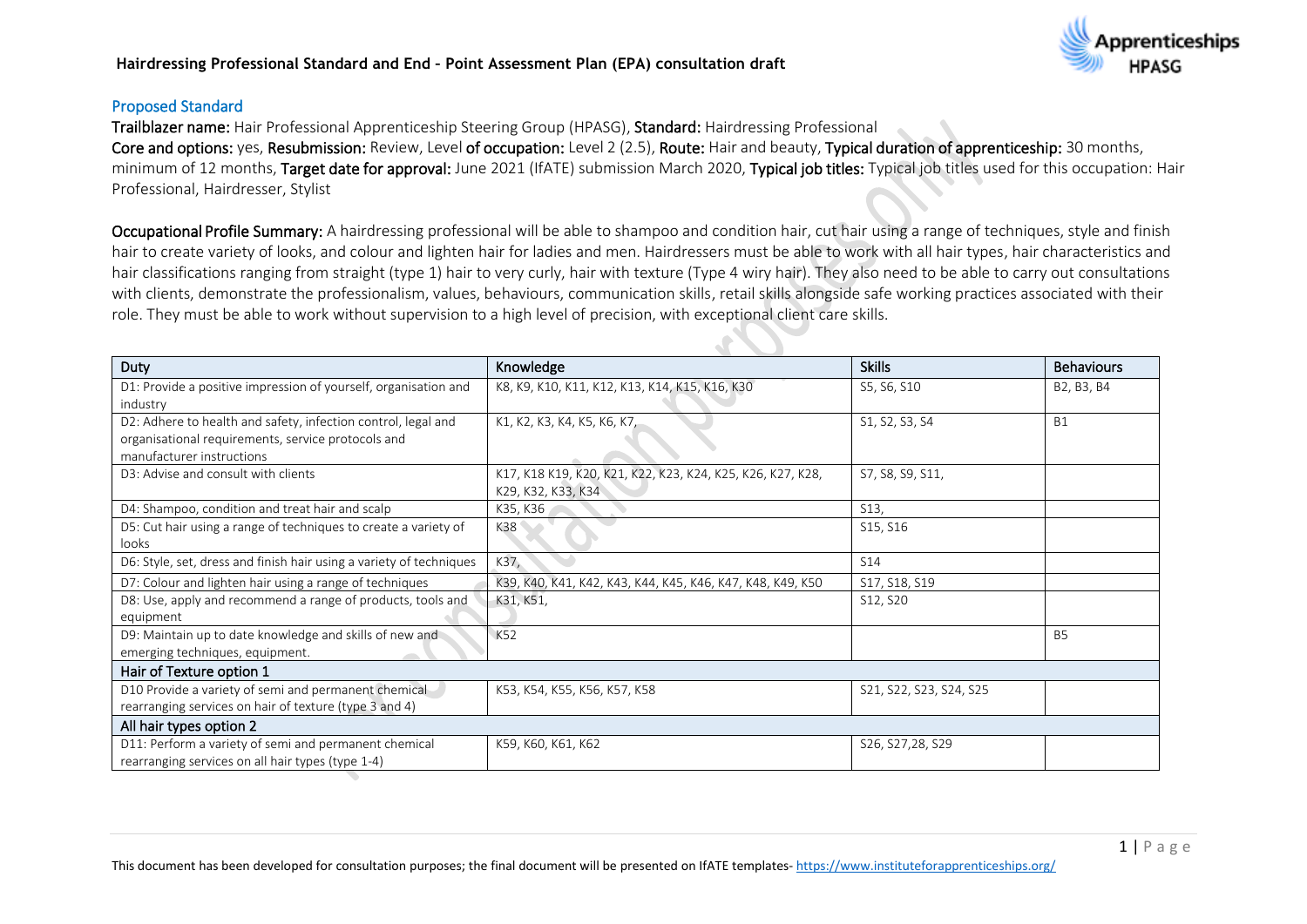

| <b>Skills</b>  |                                                                   |                | Knowledge                                                                                    |
|----------------|-------------------------------------------------------------------|----------------|----------------------------------------------------------------------------------------------|
| S <sub>1</sub> | Apply safe, hygienic and effective methods of working by:         | K1             | Legal, organisational and health and safety requirements relevant to this occupation         |
| $\bullet$      | maintaining personal hygiene, protection and presentation         |                | including:                                                                                   |
| $\bullet$      | maintaining client confidentiality and discretion before, during  | $\bullet$      | Health and Safety at Work Act 1974                                                           |
|                | and after the therapy treatments and experiences                  | $\bullet$      | The Reporting of Injuries, Diseases and Dangerous Occurrences Regulations (RIDDOR)           |
| $\bullet$      | positioning the client to meet the needs of the schedule          |                | 1995                                                                                         |
| $\bullet$      | ensuring own posture and working methods minimise fatigue and     | $\bullet$      | The Health and Safety (First Aid) Regulations 1981                                           |
|                | the risk of injury to self and client                             | $\bullet$      | The Regulatory Reform (Fire Safety) Order 2005                                               |
| $\bullet$      | ensuring environmental conditions are suitable for the client and | $\bullet$      | The Manual Handling Operations Regulations 1992                                              |
|                | the treatment                                                     | $\bullet$      | The Control of Substances Hazardous to Health Regulations (COSHH) 2002                       |
| $\bullet$      | keeping work area clean and tidy (products, tools and             | $\bullet$      | The Electricity at Work Regulations 1989                                                     |
|                | equipment)                                                        | $\bullet$      | The Environmental Protection Act 1990                                                        |
| $\bullet$      | using working methods that minimise the risk of cross-infection   | $\bullet$      | The Management of Health and Safety at Work Regulations 1999                                 |
| $\bullet$      | promoting environmental and sustainable working practices         | $\bullet$      | The Health and Safety (Information for Employees) Regulations 1989                           |
| $\bullet$      | disposal of waste materials to meet legal requirements            | $\bullet$      | The Local Government (Miscellaneous Provisions) Act 1982                                     |
| $\bullet$      | infection control                                                 | $\bullet$      | <b>Working Time Directives</b>                                                               |
| $\bullet$      | Maintain effective, hygienic and safe working methods             | $\bullet$      | <b>Cosmetic Products Regulations</b>                                                         |
| $\bullet$      | Protect the client's clothing throughout the service              | $\bullet$      | Sale of Goods and service Act                                                                |
|                | Correctly use Personal Protective Equipment (PPE)                 |                | Distance Selling Act                                                                         |
|                |                                                                   | $\bullet$      | <b>Trade Descriptions Act</b>                                                                |
|                |                                                                   |                | <b>GDPR</b> legislation                                                                      |
|                |                                                                   | K <sub>2</sub> | the safety considerations which must be considered when completing a range of                |
|                |                                                                   |                | hairdressing services                                                                        |
|                |                                                                   | K <sub>3</sub> | adherence to infection control, workplace cleaning, disinfection, sterilisation, supplier or |
|                |                                                                   |                | manufacturer's instructions                                                                  |
|                |                                                                   | K4             | methods which minimise the risk of cross-infection and cross-infestation                     |
|                |                                                                   | K <sub>5</sub> | How to recognise and deal with suspected infections and infestations                         |
| S <sub>2</sub> | adhere to workplace, suppliers', or, manufacturers' protocols and | K <sub>6</sub> | Legal and organisational requirements, industry and government guidelines                    |
|                | instructions for the safe use of equipment, materials and         | K7             | Legal and organisational requirements for the use and sale of tools, equipment, materials    |
|                | products                                                          |                | and products                                                                                 |
|                |                                                                   | K8             | Professionalism, values, Industry codes of practice, diversity and ethics                    |
| S <sub>3</sub> | ensure personal hygiene and protection meets industry,            | K9             | industry and organisational standards of appearance                                          |
|                | organisational and local authority requirements                   | K10            | reducing risk of injury to self and others; posture                                          |
|                |                                                                   | K11            | personal hygiene, protection                                                                 |
| S4             | carry out wider salon duties                                      | K12            | How to carry out wider salon duties, including reception, housekeeping, front of house       |
|                |                                                                   |                | skills, social media and retailing                                                           |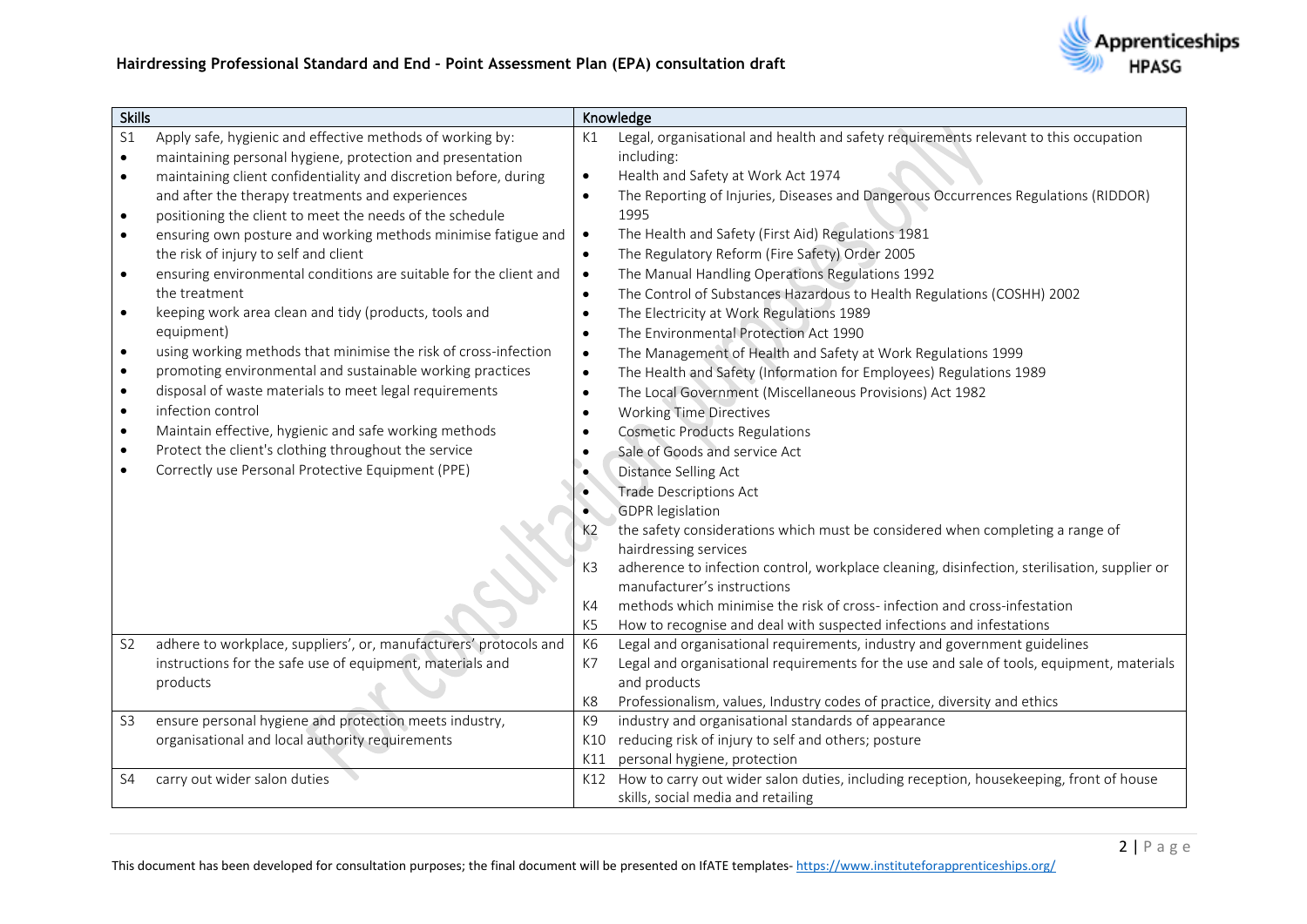| S <sub>5</sub> | work as part of a team to support the salon businesses                 |     | K13 team working principles and practice                                                      |
|----------------|------------------------------------------------------------------------|-----|-----------------------------------------------------------------------------------------------|
| <b>S6</b>      | Use and apply salon etiquette and communication skills that            | K14 | what is salon etiquette                                                                       |
|                | meet industry and salon requirements                                   |     | K15 client care principles and practices including how to communicate, behave, meet and       |
|                |                                                                        |     | greet clients and the client journey                                                          |
|                |                                                                        |     | K16 why effective communication is important for your salon's business, verbal, written, body |
|                |                                                                        |     | luggage, social media                                                                         |
| S7             | Complete and maintain client records                                   |     | K17 how to complete the client records used in your organisation and the importance and       |
|                |                                                                        |     | reasons for gaining client consent salon, client confidentiality and GDPR                     |
| S <sub>8</sub> | Consult with your client to determine their requirements by            |     | K18 How to consult with client to identify their requirements using questioning and           |
|                | questioning and observation including previous records/history,        |     | observation techniques to identify the client requirements                                    |
|                | lifestyle, any influencing factors likely to affect services, relevant | K19 | the influencing factors that are likely to affect services                                    |
|                | tests, adaptions                                                       | K20 | The types of visual aids and their uses to support client consultation                        |
|                |                                                                        |     | K21 Procedures, protocols and manufacturers' instructions for conducting tests; the types     |
|                |                                                                        |     | and purposes of tests/ sensitivity/allergy/strand/ incompatibility or tactile test,           |
|                |                                                                        |     | K22 how and when tests are carried out on hair, the importance of carrying out tests and the  |
|                |                                                                        |     | potential consequences of failing to do so                                                    |
| S9             | examine and analyse the hair, skin and scalp including hair            |     | K23 How to complete hair skin and scalp analysis including the identification of adverse hair |
|                | characteristics and hair classifications                               |     | and scalp conditions and influencing factors                                                  |
|                |                                                                        | K24 | hair characteristics:                                                                         |
|                |                                                                        |     | K25 Hair classifications                                                                      |
|                |                                                                        |     | K26 direct and indirect cross-infection /How to recognise contra-indications that would       |
|                |                                                                        |     | prevent or restrict a service and the implications of hairdressing services                   |
|                | S10 maintain the client's confidentiality and comfort (modesty,        |     | K27 client preparation and protection including PPE                                           |
|                | privacy and comfort) at the start and during the service               | K28 | how to maintain the client's modesty, privacy and comfort                                     |
|                | S11 advise and confirm clients on services                             | K29 | The types of advice that should be provided to clients (new and regular) on products,         |
|                | duration, products and costs                                           |     | services, duration and costs                                                                  |
|                |                                                                        | K30 | the types of problems that can occur that should be reported and the person to whom           |
|                |                                                                        |     | they should be reported and when to seek advice                                               |
|                | S12 Provide aftercare recommendations and guidance including hair      |     | K31 The types of aftercare recommendations and guidance Information to give to clients        |
|                | maintenance, influencing factors, management and long-term             |     | (new and regular) including: Hair maintenance, management and long-term implications          |
|                | implications of services for their hair                                |     | and benefits of services on their hair, products and services, home care, influencing         |
|                |                                                                        |     | factors damage prevention                                                                     |
|                |                                                                        |     | K32 Basic science including the basic structure of hair and skin, the growth cycle of hair    |
|                |                                                                        |     | K33 the potential consequences of excessive tension on the hair and scalp including how to    |
|                |                                                                        |     | identify the first signs of traction alopecia and the types and causes of alopecia            |
|                |                                                                        | K34 | the hair and scalp conditions that require referral to a general practitioner and or          |
|                |                                                                        |     | trichologist                                                                                  |

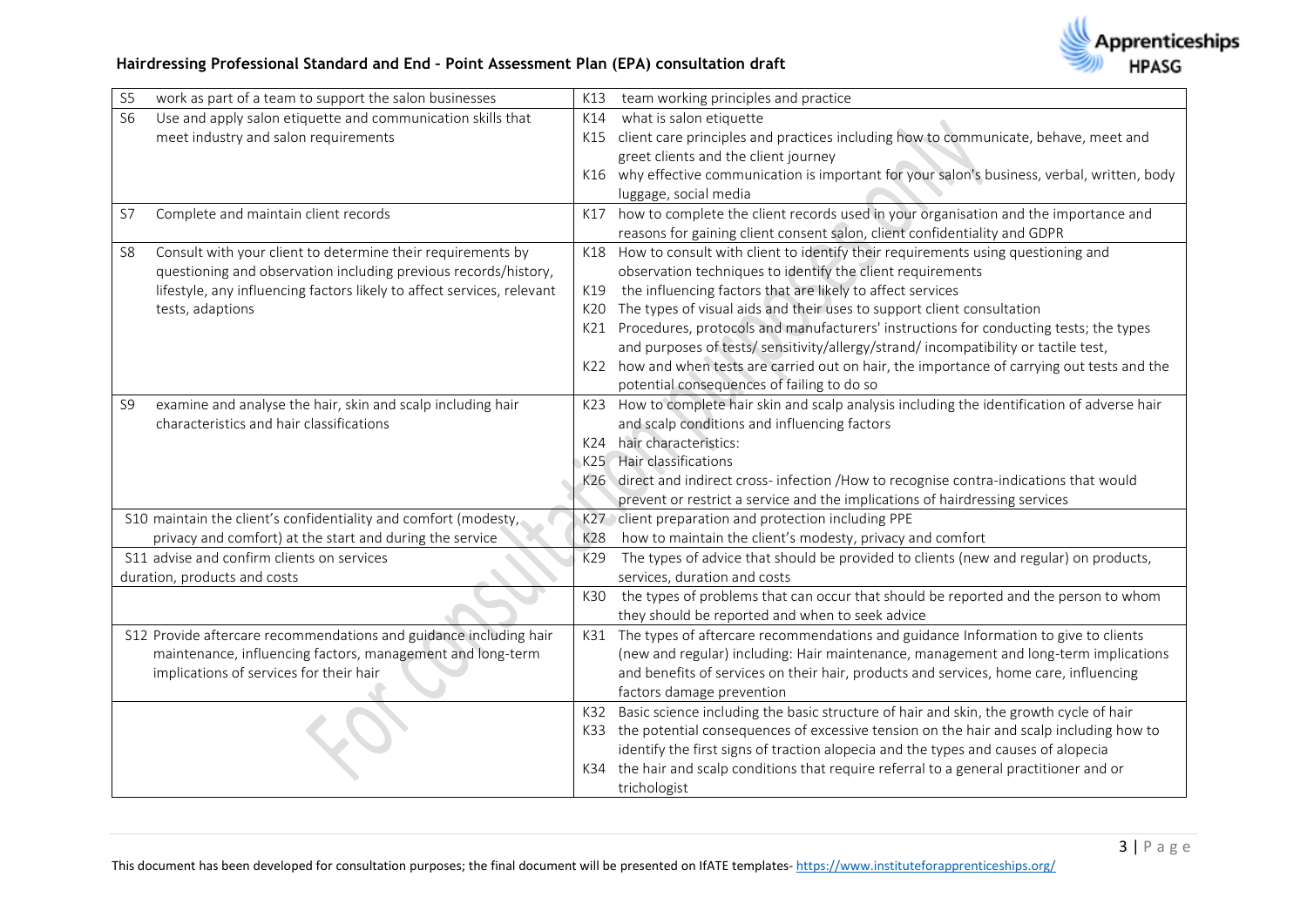

| S13 Shampoo, condition and treat the hair and scalp                    |     | K35 How shampoos and conditioning products affect the hair and scalp including when and<br>how to use different massage techniques, the various effects of conditioning treatments |
|------------------------------------------------------------------------|-----|------------------------------------------------------------------------------------------------------------------------------------------------------------------------------------|
|                                                                        | K36 | The factors that affect shampooing and treating the hair                                                                                                                           |
| S14 Style hair using a range of techniques and equipment to create a   |     | K37 Current techniques for drying and finishing hair including drying and finishing products,                                                                                      |
| variety of finishes                                                    |     | tools and equipment available, hair-up styles, setting and dressing, finger drying,                                                                                                |
|                                                                        |     | plaiting/braiding and twisting, and using additional hair                                                                                                                          |
| S15 Cut hair using a range of techniques to create a variety of looks  |     | K38 How and when to use different cutting techniques and relevant tools including the                                                                                              |
| including one length, fringe cutting, precision cutting techniques,    |     | effects achieved, weight distribution and working with the natural growth patterns of the                                                                                          |
| scissor over comb, texturising, disconnection, layering techniques,    |     | hair, cutting angles and resulting weight distribution, and balance and the degree of                                                                                              |
| razor cutting, graduation and clipper work                             |     | graduation                                                                                                                                                                         |
| S16 Creatively restyle changing the shape and style hair using a range |     |                                                                                                                                                                                    |
| of cutting techniques including one length, fringe cutting,            |     |                                                                                                                                                                                    |
| precision cutting techniques, scissor over comb, texturising,          |     |                                                                                                                                                                                    |
| disconnection, layering techniques, razor cutting, graduation and      |     |                                                                                                                                                                                    |
| clipper work                                                           |     |                                                                                                                                                                                    |
| S17 Colour and lighten hair using a range of techniques including full | K39 | how to prepare for colouring and lightening                                                                                                                                        |
| head using temporary, semi-permanent, quasi-permanent,                 | K40 | How to colour and lighten hair                                                                                                                                                     |
| permanent colour application, and basic colour change (depth           | K41 | The principles of colour selection, how the natural pigment within hair affects the choice                                                                                         |
| and tone) techniques                                                   |     | of colour and colouring products, the effect of different colouring and lightening products                                                                                        |
|                                                                        |     | on the hair structure, and when to use the different types of lighteners and toners                                                                                                |
|                                                                        |     | available                                                                                                                                                                          |
|                                                                        |     | K42 the principles of colour selection, including the International Colour Chart (ICC)                                                                                             |
|                                                                        |     | K43 how the natural pigment within hair affects the choice of colour and colouring products                                                                                        |
|                                                                        |     | and the possible need to pre-lighten                                                                                                                                               |
|                                                                        |     | K44 the effect of different colouring and lightening products on the hair structure                                                                                                |
|                                                                        | K45 | when to use the different types of lighteners and toners available                                                                                                                 |
|                                                                        |     | K46 how porosity levels can affect the choice and application of products and the final results                                                                                    |
|                                                                        |     | effects of temperatures on the application and development of colouring and lightening                                                                                             |
|                                                                        |     | products                                                                                                                                                                           |
| S18 Complete a range of hair styles using lighteners and toners        | K47 | How to complete a range of woven highlights                                                                                                                                        |
| including half head woven highlights including T-section               | K48 | how the different strengths of hydrogen peroxide influence colouring and lightening                                                                                                |
| S19 Resolve basic colouring problems                                   | K49 | How to resolve basic colouring problems                                                                                                                                            |
| S20 use a range of products, tools and equipment                       | K50 | the range of products, tools and equipment used in hairdressing services                                                                                                           |
|                                                                        | K51 | How and where to find information on maintaining up to date knowledge and skills of                                                                                                |
|                                                                        |     | new and emerging techniques, equipment.                                                                                                                                            |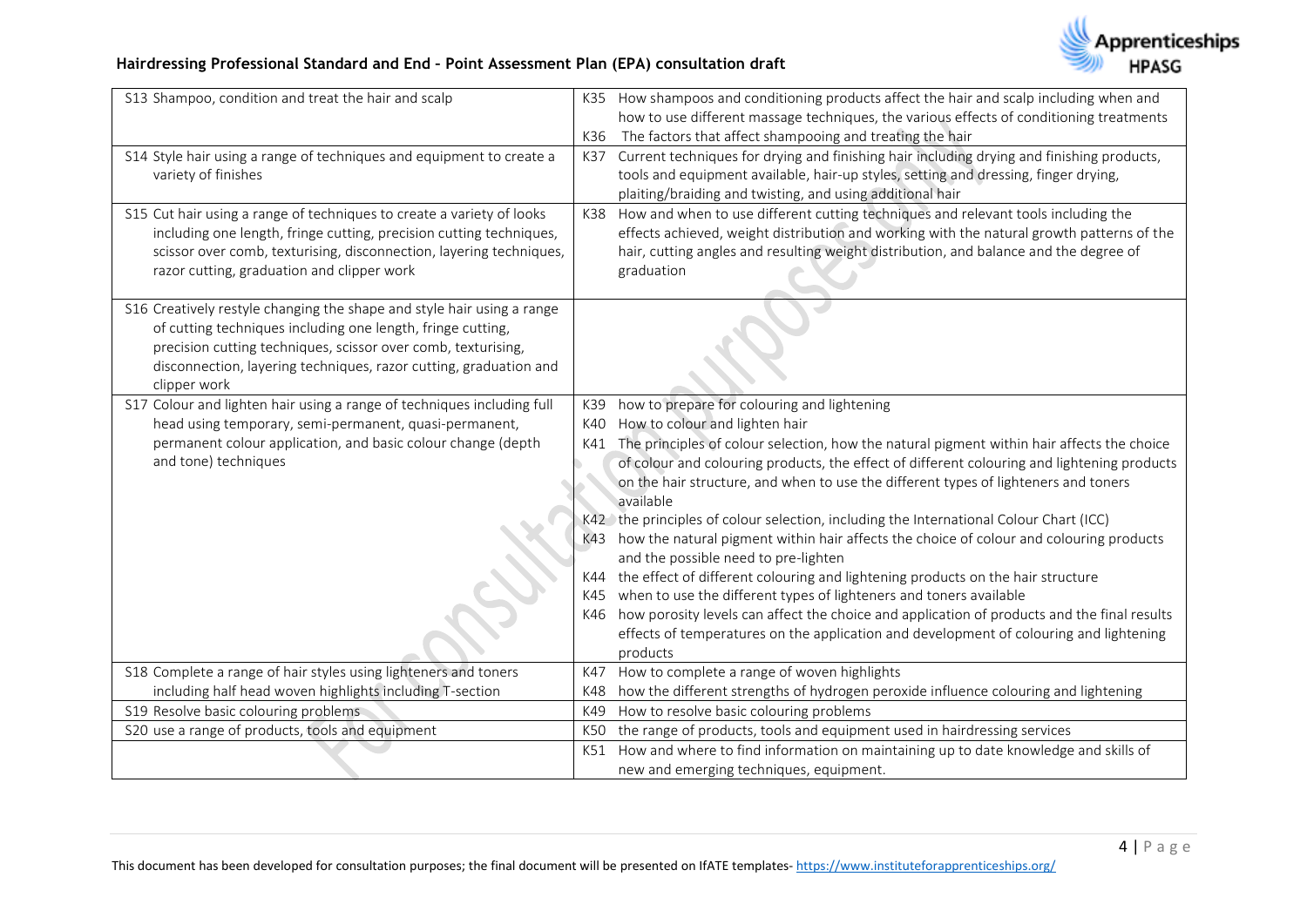

| Option 1 -Provide a variety of semi and permanent chemical rearranging services on hair of texture (type 3 and 4)                                   |     |                                                                                            |
|-----------------------------------------------------------------------------------------------------------------------------------------------------|-----|--------------------------------------------------------------------------------------------|
| S21 analyse the hair and prepare for semi and permanent chemical                                                                                    |     | K52 How to analyse the hair and prepare for semi and permanent chemical rearranging        |
| rearranging services                                                                                                                                |     | services                                                                                   |
| S22 provide a variety of semi and permanent chemical rearranging                                                                                    | K53 | basic science of related to relaxing services on hair of texture (type 4)                  |
| services on hair of texture such as: relaxing, smoothing systems                                                                                    |     | K54 the types of products Sodium, professional, lithium, calcium, texturizer, keratin, pre |
| S23 Use a range of products and techniques, taking into account                                                                                     |     | treatments                                                                                 |
| critical influencing factors                                                                                                                        | K55 | how to provide a variety of semi and permanent chemical rearranging services on hair of    |
|                                                                                                                                                     |     | texture such as: relaxing, smoothing systems                                               |
| S24 Resolve problems that may occur when completing a variety of                                                                                    |     | K56 How to resolve problems that may occur when completing a variety of semi and           |
| semi and permanent chemical rearranging                                                                                                             |     | permanent chemical rearranging                                                             |
| S25 use a range of tools and equipment used in completing a variety                                                                                 | K57 | the range of tools and equipment used in completing a variety of semi and permanent        |
| of semi and permanent chemical rearranging                                                                                                          |     | chemical rearranging                                                                       |
| Option 2 - Provide a variety of semi and permanent chemical rearranging services on all hair types (types 1-4)                                      |     |                                                                                            |
| S26 analyse the hair and prepare for semi and permanent chemical<br>rearranging services                                                            |     |                                                                                            |
| S27 Provide a variety of semi and permanent chemical rearranging<br>services on all hair types including smoothing system, perm (1 in<br>portfolio) | K58 | basic science of related to chemical services                                              |
| S28 Resolve problems that may occur when completing a variety of                                                                                    |     | K59 How to resolve problems that may occur when completing a variety of semi and           |
| semi and permanent chemical rearranging                                                                                                             |     | permanent chemical rearranging                                                             |
| S29 Use a range of products and techniques including sectioning and                                                                                 |     | K60 The types and uses of chemical services                                                |
| winding, taking into account critical influencing factors                                                                                           |     |                                                                                            |
| S30 use a range of tools and equipment used in completing a variety                                                                                 | K61 | the range of tools and equipment used in completing a variety of semi and permanent        |
| of semi and permanent chemical rearranging                                                                                                          |     | chemical rearranging                                                                       |

#### Behaviours

- B1 Facilitates safe working practices ensures safety of self and others, challenges safety issues
- B2 Maintains professional ethics: integrity, respect, empathy, client confidence, confidentiality and discretion /meet organisational and industry standards of appearance/ observe professional ethics
- B3 Communicates and behaviour appropriately, is helpful and courteous at all times and adapts behaviour in response to each client and situation
- B4 Demonstrate professionalism and a passion for the industry, have a commitment to quality, a positive attitude and team working, work under pressure; observe time management and self-management; complete services in a commercially viable time and to a high standard.
- B5 show a willingness to learn